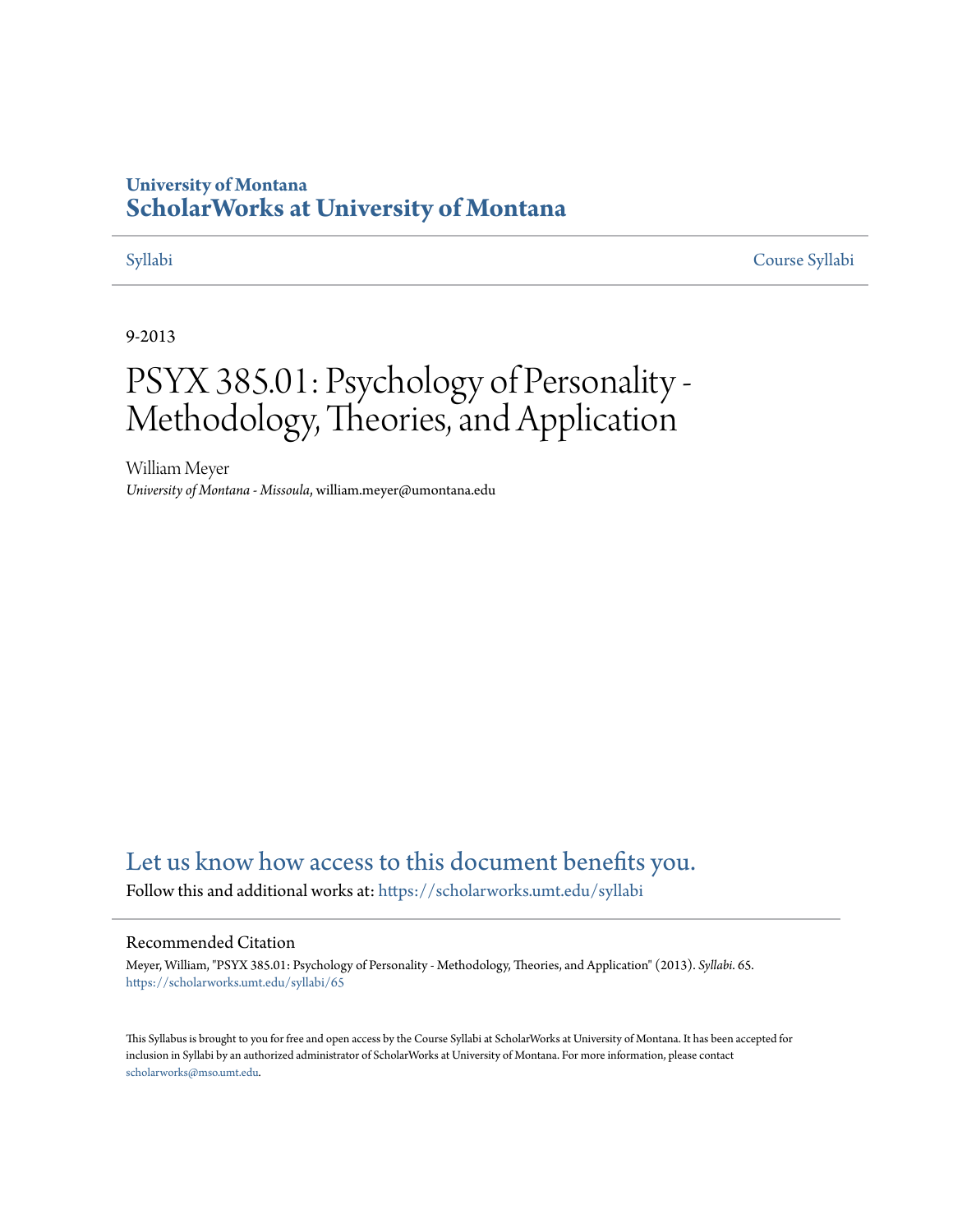### *Psychology 385 Psychology of Personality: Methodology, Theories, and Application*

Mon/Wed  $6:10 - 7:30$  PM  $\bullet$  Office Hours: TBA

The University of Montana **Instructor:** Bill Meyer, M.A. Fall 2013, Section 1 email: William.meyer@umontana.edu Education Bid 214 Office: Skaggs Bldg, Room 311

*Required Text:* Friedman, H.S. & Schustack, M.W. (2009). *Personality: Classic Theories and Modern Research, 4th Edition.* Boston, MA: Allyn & Bacon.

*Course Objectives:* This course provides an introduction to historical and modem conceptualizations of personality. The course includes the following three divisions: background/methodology, theoretical perspectives/aspects, and applications. We begin with background and methodology in order to set the stage for the work to follow. In the second division, we examine the major theoretical perspectives or aspects of personality psychology. Within each aspect, we will study the work of influential/representative theorists. In the course's final weeks, we will apply our new knowledge to investigation of issues of everyday interest. At the close of the semester, I expect you to be well-informed about the field of personality psychology. You will be able to articulate key features of the major theoretical perspectives/aspects in the field, and you will be knowledgeable about the contributions major theorists made to each aspect. Finally, I hope and trust that this course will pique your interest in further study in the field of psychology.

#### *COURSE REQUIREMENTS & IMPORTANT NOTES*

*1. Exams:* Four exams will assess your understanding of the course material. The tentative dates of the first three exams are listed on the attached course schedule. Please note that the dates of the first three exams might change depending on the pace of the class. The date and time of the final examination is determined by the University Registrar's office. *Neither the date nor the time (Monday. December 9th, 7:40p-9:40p) of the final examination will change.* Arrange your schedules accordingly.

Each exam is worth 50 points and includes short answer and multiple choice questions. Exams will assess your understanding of the material presented in the lectures and the assigned readings. Please note that the exams *will* assess knowledge of material from the assigned readings that is *not* discussed in class and material from lecture that will *not* find in the text. The final exam is cumulative and covers the material discussed over the entire semester.

*Make-up exams:* Without exception, make-up exams will be granted only if an absence is excused. There are three situations for which I will consider a make-up exam: 1) participation in a university-sanctioned athletic event; 2) a prolonged or severe illness; and 3) a death or serious illness in the family that requires the student to miss class. In fairness to all students, excuses must be documented by an appropriate person or agency. Make-up exams will be administered *after* the regularly scheduled exam and are likely to be a different format (e.g., essay questions). Make-up exams must be completed as soon as possible following your return. It is likely that I will not be available for questions before, during, or after the make-up exam. If you are aware of a scheduling problem that conflicts with the exam schedule, bring it to my attention immediately.

*2. Expectations:* You are expected to read assignments prior to class meetings. Your classmates and I will appreciate your discretion with respect to cell phone conversations, text messaging, and personal conversations. Gradesheets, interesting supplemental articles, and other course materials will be posted to Moodle. Finally, I'm happy to correspond with students via email. Please note, however, that university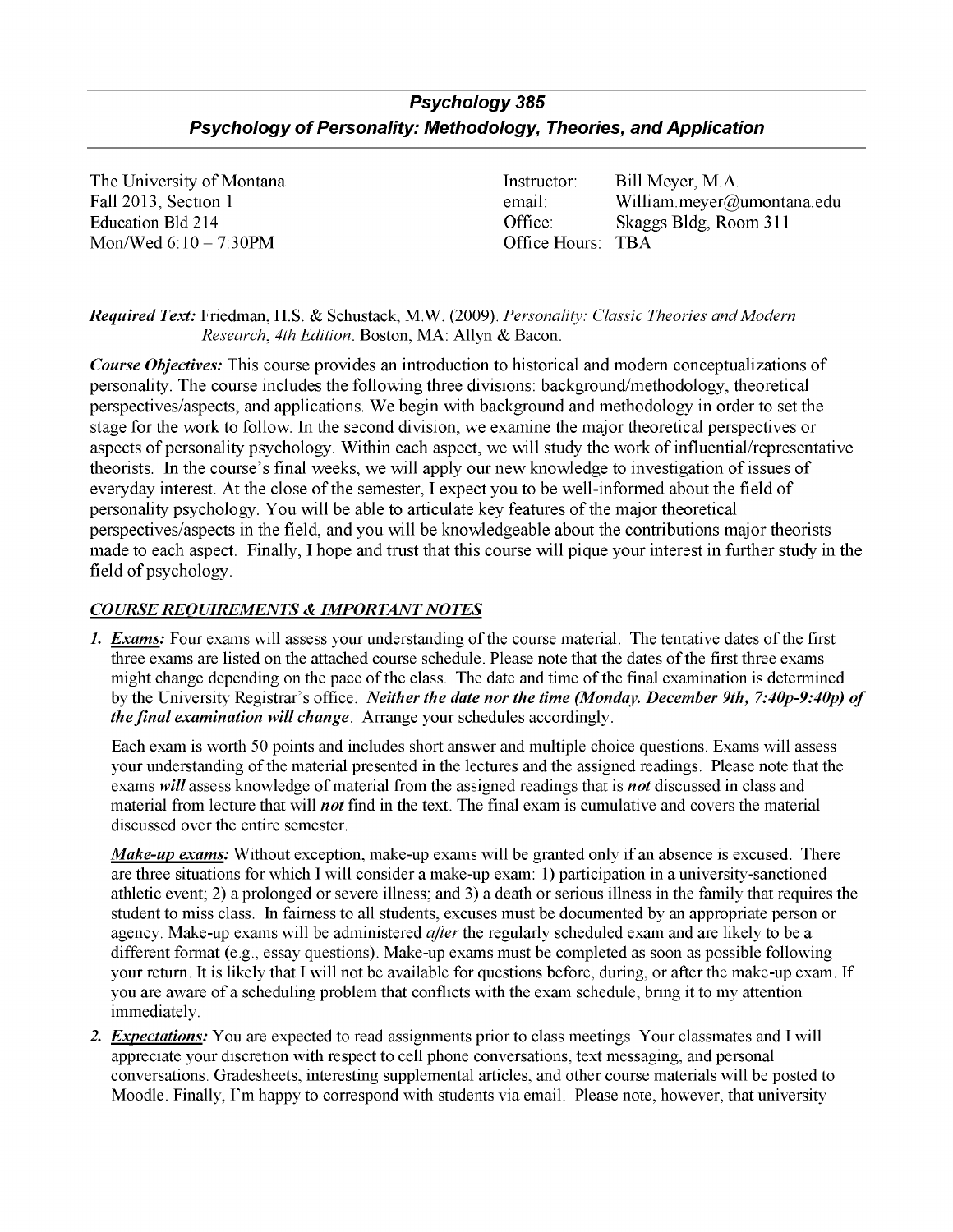policy prohibits correspondence using a non-university email account. *Please send all email correspondence from your University of Montana email account.* 

*Academic intearitv:* All students must practice academic honesty. Academic misconduct is subject to an academic penalty by the course instructor and/or a disciplinary sanction by the University. Specifically, cheating will result in a "0" for the assignment in question and may result in a failing course grade and dismissal from the university. Please enlist my help if you are having difficulty with the course content. Plagiarism is an example of academic dishonesty and will be handled accordingly. If you have questions about what might constitute plagiarism, please let me know. Finally, all students need to be familiar with the Student Conduct Code

Please see the Student Conduct Code: http://life.umt.edu/vpsa/documents/StudentConductCode 1 .pdf

- *3. Accommodations for students with disabilities:* I am pleased to make reasonable accommodations for students with a disability. If you have a disability that necessitates accommodation, please let me know right away so we can make a plan together. Please note that I cannot make any accommodations *unless your disability is documented by the Disability Services for Students* (DSS: 243-2243). Please see http://life.umt.edu/dss/New%20Student/Documentation.php for more information or contact Dr. Mary Lee Vance, DSS director, at marvlee.vance@umontana.edu.
- 4. *Drop dates:* You may drop the course or change your grading option via CyberBear through the 15<sup>th</sup> instructional day **(September 19th).** You may drop the course or change grading options via Drop/Add form through the  $45<sup>th</sup>$  instructional day **(October 31<sup>st</sup>)** (Fee applies: instructor & advisor signatures required). Please note that you will not receive a full refund if you drop the course after instruction has begun. Beyond the  $45<sup>th</sup>$  day of instruction, dropping courses and/or changing grading options require a Petition to Change Registration form (Fee applies: instructor, advisor and Dean of College signatures required). *Oct. 31 is the last day to drop classes or change grading options. After that date, I will not sign a Petition to Change Registration unless the student provides documentation of justification (e.g., prolonged illness, family emergencies, etc.*). Additionally, 'incompletes' will be assigned only in the event of documented urgent circumstances. It is your responsibility to contact the Registrar's office to confirm details and these dates.
- 5. *Grading:* Course grading is based on a total of 200 points. Points are awarded as follows:

| Examinations: | $4 \times 50$ pts. | 200 points |
|---------------|--------------------|------------|
| <b>TOTAL</b>  |                    | 200 points |

There will be no grade curves in this course. Final grades will be based on the following scale:

|  | 187-200 pts $\approx$ (93.4%) A  |  | 160-166 pts $\approx (80.0\%)$ B- |            | 133-139 pts $\approx$ (66.7%) D+ |  |
|--|----------------------------------|--|-----------------------------------|------------|----------------------------------|--|
|  | 180-186 pts $\approx$ (90.0%) A- |  | 153-159 pts $\approx$ (76.7%) C+  |            | 120-132 pts $\approx$ (60.0%) D  |  |
|  | 173-179 pts $\approx$ (86.7%) B+ |  | 147-152 pts $\approx$ (73.4%) C   | $\leq$ 120 | pts = $(<60\%)$ F                |  |
|  | 167-172 pts $\approx$ (83.4%) B  |  | 140-146 pts $\approx$ (70.0%) C-  |            |                                  |  |